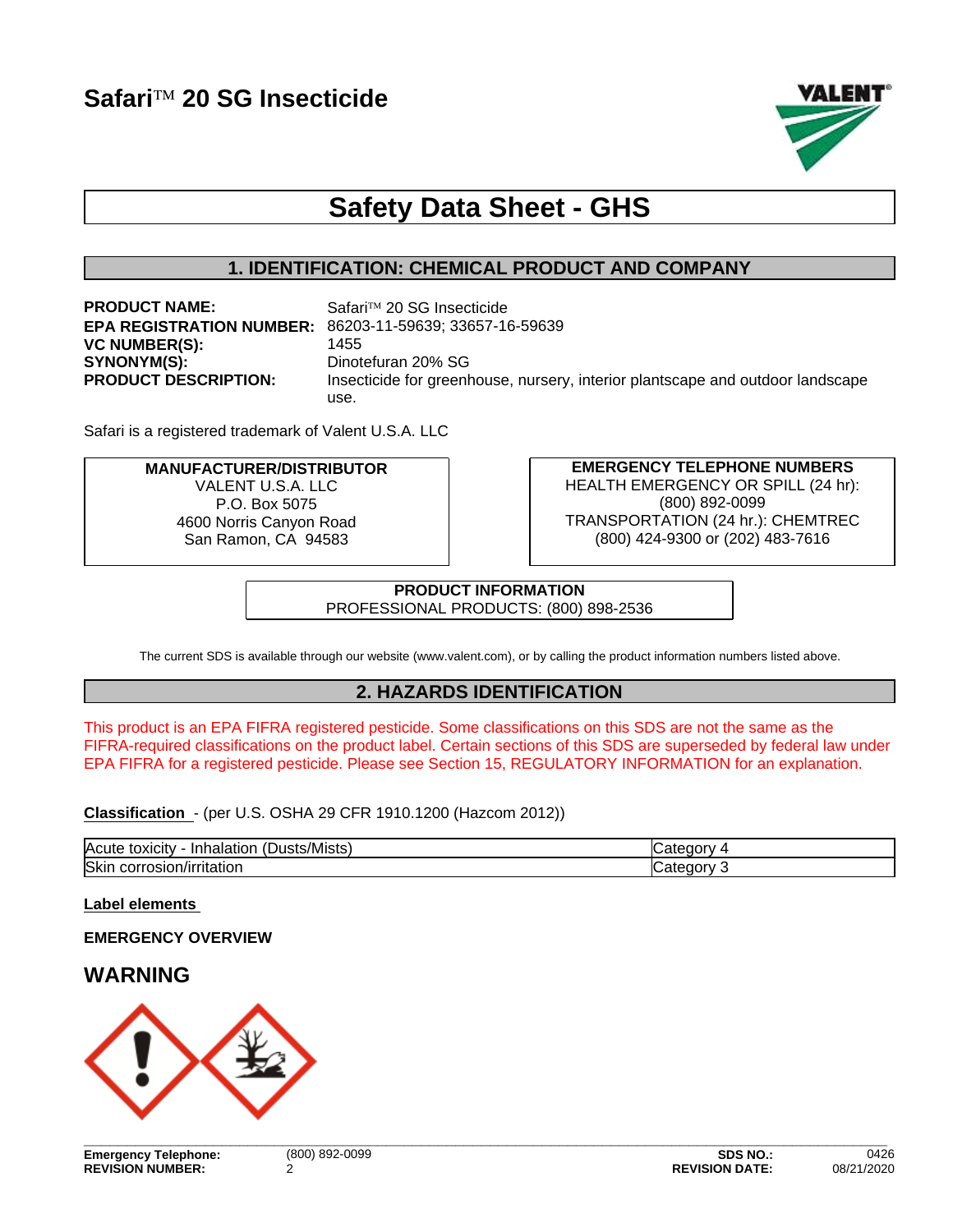#### **Hazard statements**

Harmful if inhaled Causes skin irritation

#### **Precautionary statements**

#### **Prevention**

Avoid breathing dust/fume/gas/mist/vapors/spray Use only outdoors or in a well-ventilated area Avoid contact with eyes and skin

#### **Response**

**Eyes** None. **Skin** Wash thoroughly with soap and water. Wash contaminated clothing before reuse. **Inhalation** IF INHALED: Remove victim to fresh air and keep at rest in a position comfortable for breathing. Call a POISON CENTER or doctor/physician if you feel unwell. **Ingestion** None. **FIRE** None. **Spill** None.

**Storage** None

**Disposal** None

#### **Hazards not otherwise classified (HNOC)**

#### **Other Information**

- Toxic to aquatic life with long lasting effects
- Harmful to aquatic life

For information on Transportation requirements, see Section 14.

# **3. COMPOSITION/INFORMATION ON INGREDIENTS**

| Chemical name                     | <b>CAS No.</b>  | Weight-%                      | <b>TRADE SECRET</b> |
|-----------------------------------|-----------------|-------------------------------|---------------------|
| (99% ai)<br>Dinotefuran Technical | 165252-70-0     | 20.2                          |                     |
| Sodium dodecylbenzene sulfonate   | 25155-30-0      |                               |                     |
| Others                            | (Various CAS#s) | <b>Balance of formulation</b> |                     |

\* The chemical name, CAS number and/or exact percentage have been withheld as a trade secret

Other ingredients, which may be maintained as trade secrets, are any substances other than an active ingredient contained in this product. Some of these may be hazardous, but their identities are withheld because they are considered trade secrets. The hazards associated with the otheringredients are addressed in this document. Specific information on other ingredients for the management of exposures, spills, or safety assessments can be obtained by a treating physician or nurse by calling **(800) 892-0099** at any time.

# **4. FIRST AID MEASURES**

#### **EMERGENCY NUMBER (800) 892-0099**

Have the product container or label with you when calling a poison control center or doctor, or going for treatment.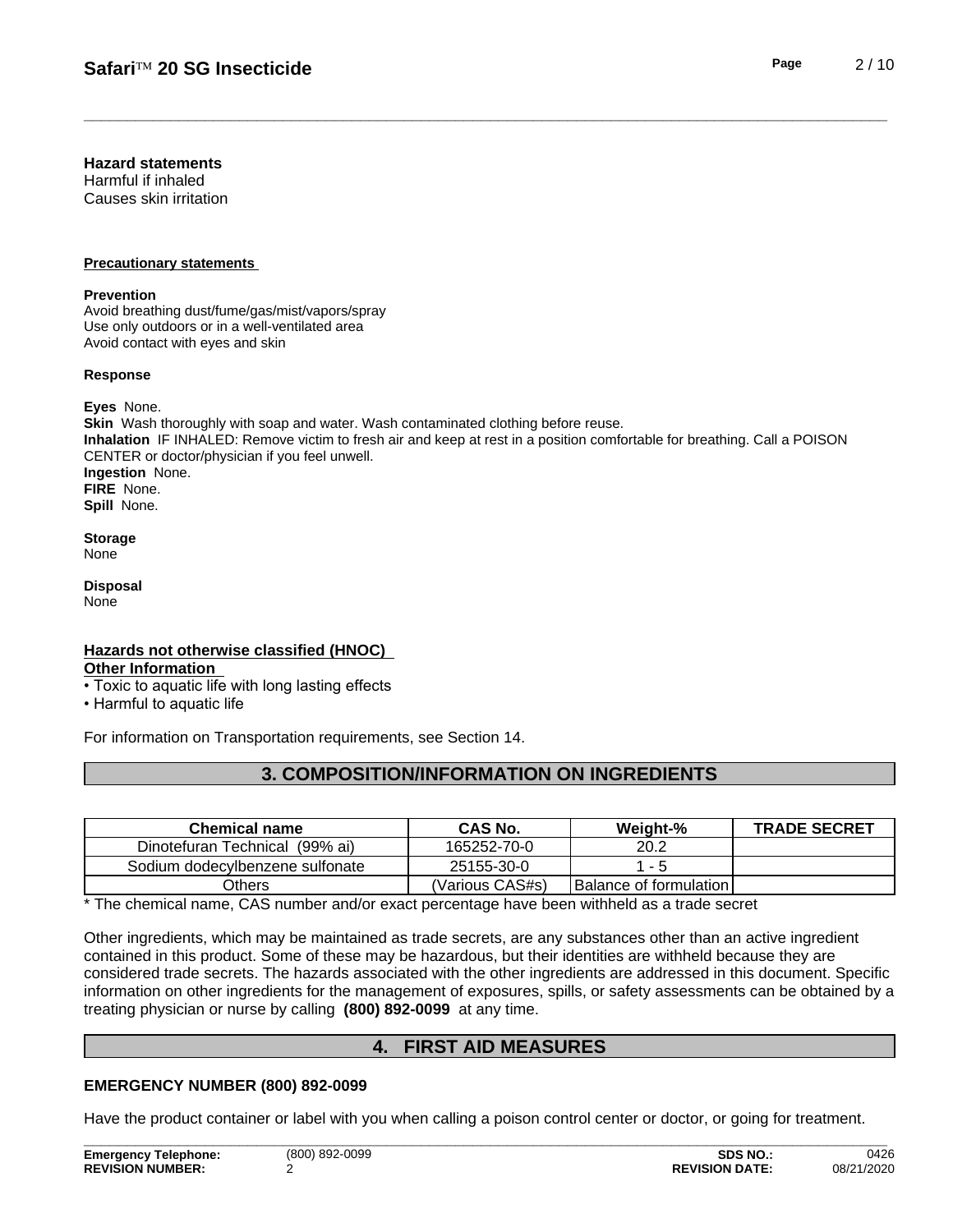You may also contact **1-800-892-0099** for emergency medical treatment information.

#### **EYE CONTACT:**

Hold eye open and rinse slowly and gently with water for 15-20 minutes. Remove contact lenses, if present, after the first 5 minutes, then continue rinsing eye. Call a poison control center or doctor for treatment advice.

#### **SKIN CONTACT:**

Take off contaminated clothing. Rinse skin immediately with plenty of water for 15-20 minutes. Call a poison control center or doctor for treatment advice.

#### **INGESTION:**

Call a poison control center or doctor immediately for treatment advice. Have person sip a glass of water if able to swallow. DO NOT induce vomiting unless told to do so by the poison control center or doctor. Do not give anything to an unconscious person.

#### **INHALATION:**

Move person to fresh air. If person is not breathing, call 911 or an ambulance, then give artificial respiration, preferably by mouth-to-mouth, if possible. Call a poison control center or doctor for further treatment advice.

#### **NOTES TO PHYSICIAN:**

None

# **5. FIRE FIGHTING MEASURES**

| Flash point °C<br>Flash point °F            | Not Applicable                                |                |
|---------------------------------------------|-----------------------------------------------|----------------|
| <b>EXTINGUISHING MEDIA:</b>                 | Water fog, carbon dioxide, foam, dry chemical |                |
| <b>FLAMMABLE LIMITS IN AIR - LOWER (%):</b> |                                               | Not applicable |

**FLAMMABLE LIMITS IN AIR - UPPER (%):** Not applicable

#### **NFPA RATING:**

| 3    |
|------|
|      |
| None |
|      |

(Least-0, Slight-1, Moderate-2, High-3, Extreme-4). These values are obtained using professional judgement. Values were not available in the guidelines or published evaluations prepared by the National Fire Protection Association, NFPA.

**FIRE FIGHTING INSTRUCTIONS:** Products of combustion from fires involving this material may be toxic. Avoid breathing smoke and mists. Avoid personnel and equipment contact with fallout and runoff. Minimize the amount of water used for fire fighting. Do not enter any enclosed area without full protective equipment, including self-contained breathing equipment.Contain and isolate runoff and debris for proper disposal. Decontaminate personal protective equipment and fire fighting equipment before reuse.

This material is not expected to burn or explode in normal conditions, but will burn violently if involved in a fire. Dinotefuran becomes self-reactive in high temperatures. Exposure to heat may promote violent decomposition.

**HAZARDOUS DECOMPOSITION PRODUCTS:** Normal combustion forms carbon dioxide, water vapor and may produce: oxides of nitrogen,.

# **6. ACCIDENTAL RELEASE MEASURES**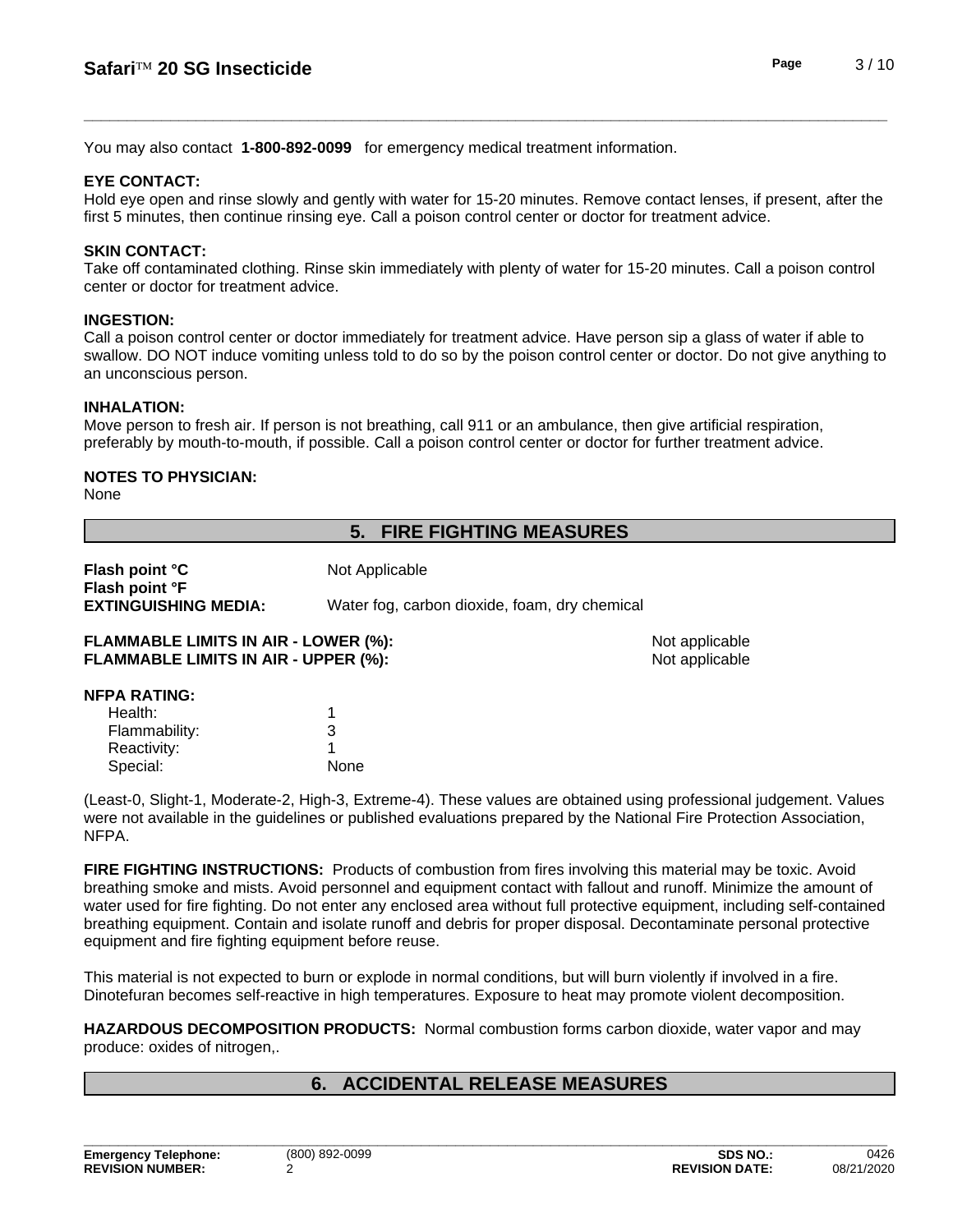# **VALENT EMERGENCY PHONE NUMBER: (800) 892-0099 CHEMTREC EMERGENCY PHONE NUMBER: (800) 424-9300**

**OBSERVE PRECAUTIONS IN SECTION 8: PERSONAL PROTECTION**

Stop the source of the spill if safe to do so. Contain the spill to prevent further contamination of the soil, surface water, or ground water. For additional spill response information refer to the North American Emergency Response Guidebook.

**UN/NA NUMBER:** Not applicable **EMERGENCY RESPONSE GUIDEBOOK NO.:** Not applicable

#### **FOR SPILLS ON LAND:**

**CONTAINMENT:** Remove all sources of ignition. Ventilate area of leak or spill. Clean-up personnel may require protection from inhalation of dust. Avoid runoff into storm sewers or other bodies of water.

**CLEANUP:** Clean up spill immediately in a manner that does not disperse dust into the air and place in a chemical waste container. Wash area with soap and water. Pick up wash liquid with additional absorbent and place in a chemical waste container.

#### **FOR SPILLS IN WATER:**

**CONTAINMENT:** This material will disperse or dissolve in water. Stop the source of the release. Contain and isolate to prevent further release on to soil or into surface water.

**CLEANUP:** Clean up spill immediately. Absorb spill with inert material. Remove contaminated water for treatment or disposal.

### **7. HANDLING AND STORAGE**

#### **END USER MUST READ AND OBSERVE ALL PRECAUTIONS ON PRODUCT LABEL.**

#### **HANDLING:**

Keep away from all possible sources of ignition (sparks or flame). Avoid high temperatures exceeding 150°C. Keep container closed. Use only with adequate ventilation.

To avoid fire or explosion, dissipate static electricity during transfer by grounding and bonding containers and equipment before transferring the material. Use explosion-proof electrical equipment. Take precautionary measures against static discharges.

#### **STORAGE:**

Keep pesticide in original container. Do not store or transport near food or feed. Do not contaminate food or feed. Do not put concentrate into food or drink containers. Do not dilute concentrate in food or drink containers. Store in a cool, dry place, out of direct sunlight. Do not contaminate water, food or feed by storage, disposal or cleaning of equipment. Do not store diluted spray.

#### **8. EXPOSURE CONTROLS/PERSONAL PROTECTION**

#### **END USER MUST READ AND OBSERVE ALL PRECAUTIONS ON PRODUCT LABEL.**

#### **INFORMATION FOR END USERS**

**Mixers, loaders, applicators and other handlers should refer to the product label before use for detailed information on personal protective equipment (PPE).**

**EYES & FACE:** Do not get this material in your eyes. Eye contact can be avoided by wearing protective eyewear.

**RESPIRATORY PROTECTION:** Use this material only in well ventilated areas. If operating conditions result in airborne concentrations of this material, the use of an approved respirator is recommended.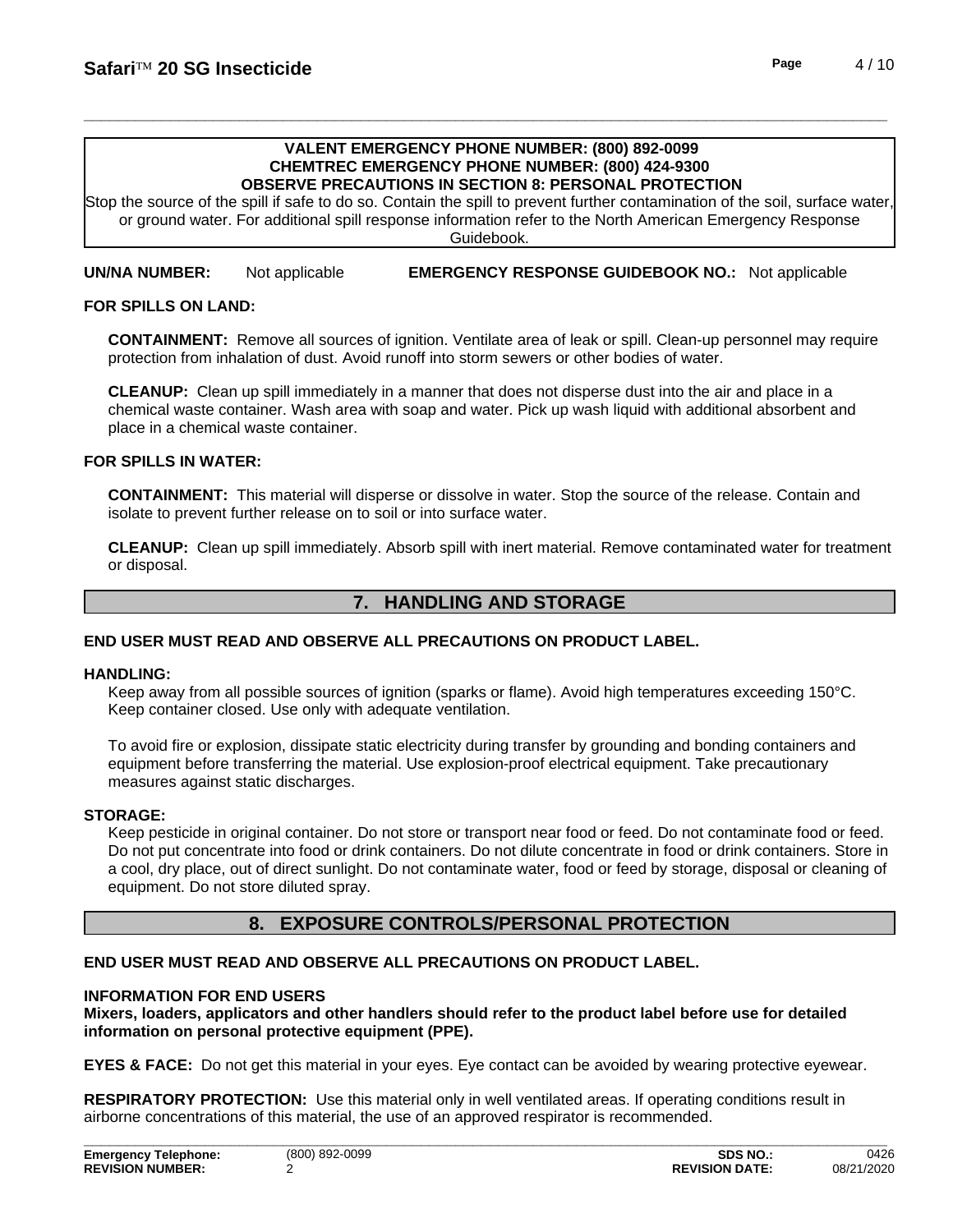**SKIN & HAND PROTECTION:** Applicators and other handlers must wear: long-sleeved shirt and long pants, shoes plus socks and chemical-resistant gloves made of any waterproof material.

Follow manufacturer's instructions for cleaning/maintaining PPE. If there are no such instructions for washables, use detergent and hot water. Keep and wash PPE separately from other laundry.

Remove clothing immediately if pesticide gets inside.Then wash thoroughly and put on clean clothing.

Remove PPE immediately after handling this product. Wash the outside of gloves before removing. As soon as possible, wash thoroughly and change into clean clothing.

**ENGINEERING CONTROLS:** Use in a well ventilated area.

#### **EXPOSURE LIMITS**

| <b>Chemical name</b>            | <b>ACGIH Exposure Limits</b> | <b>OSHA Exposure Limits</b> | Manufacturer's Exposure<br>Limits |
|---------------------------------|------------------------------|-----------------------------|-----------------------------------|
| Dinotefuran Technical (99% ai)  | None                         | None                        | None                              |
| Sodium dodecylbenzene sulfonate | None                         | None                        | None                              |
| <b>Others</b>                   | None                         | None                        | None                              |

#### **Explosive properties** No information available **Oxidizing properties** No information available **Liquid Density** No information available **Bulk density** 0.56 g/mL **Physical state** Solid **Appearance** Granules **Odor** Odorless **Color Color Color Color Color <b>Color Color No** information available **PROPERTIES** Values *Remarks* • Method **pH** 2.6 (1% aqueous solution) **Melting point/freezing point** 107.5 °C Melting point (Dinotefuran Technical) **Boiling point/boiling range** Decomposed at 208°C (Technical) **Flash point** Not Applicable **Evaporation rate No information available**<br> **Flammability (solid. gas)** No information available **Flammability** (solid, gas) **Flammability Limits in Air Upper flammability limits** No information available **Lower flammability limit** No information available **Vapor pressure** No information available **Vapor density** No information available **Specific Gravity No information available**<br> **Water solubility No information available**<br>
Soluble in water **Water solubility Solubility in other solvents** No information available **Partition coefficient** No information available<br> **Autoignition temperature** No information available **Autoignition temperature Decomposition temperature** No information available **Viscosity** No information available

#### **10. STABILITY AND REACTIVITY**

**Reactivity**

# **9. PHYSICAL AND CHEMICAL PROPERTIES**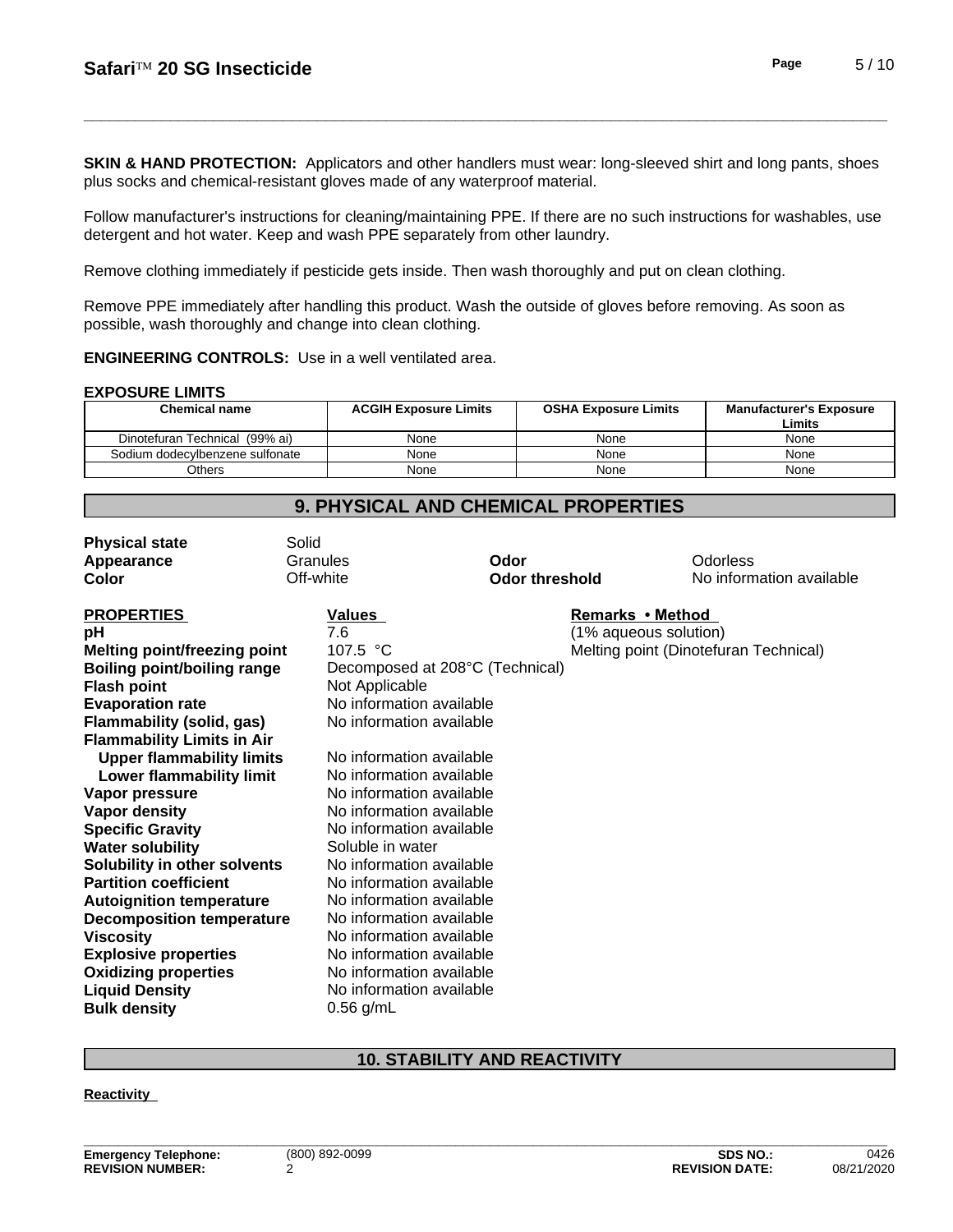Not an oxidizing or reducing agent.

#### **Chemical stability**

Stable under normal ambient conditions.

#### **Possibility of Hazardous Reactions**

This material is combustible and may form explosive dust-air mixture.

#### **Conditions to avoid**

Extremes of temperature and direct sunlight.

#### **Incompatible materials**

Heat and ignition sources. Oxidizers.

#### **Hazardous Decomposition Products**

Normal combustion forms carbon dioxide, water vapor and may produce: oxides of nitrogen.

### **11. TOXICOLOGICAL INFORMATION**

#### **ACUTE TOXICITY:**

| Oral Toxicity LD <sub>50</sub> (rats)<br>Dermal Toxicity LD <sub>50</sub> (rabbits)<br>Inhalation Toxicity LC <sub>50</sub> (rats)<br>Eye Irritation (rabbits)<br>Skin Irritation (rabbits)<br>Skin Sensitization (guinea pigs) | $> 2,000$ mg/kg<br>> 2,000 mg/kg<br>> 2.94 mg/L (4 hr)<br>Moderately irritating<br>Mildly irritating | <b>EPA Tox Category</b><br><b>EPA Tox Category</b><br><b>EPA Tox Category</b><br><b>EPA Tox Category</b><br><b>EPA Tox Category</b> | Ш<br>Ш<br>IV<br>Ш<br>Ш<br>Not applicable |
|---------------------------------------------------------------------------------------------------------------------------------------------------------------------------------------------------------------------------------|------------------------------------------------------------------------------------------------------|-------------------------------------------------------------------------------------------------------------------------------------|------------------------------------------|
|                                                                                                                                                                                                                                 | Non-sensitizer                                                                                       | <b>EPA Tox Category</b>                                                                                                             |                                          |

#### **CARCINOGEN CLASSIFICATION**

| <b>Chemical name</b>                   | IARC Group 1 or 2 | <b>OSHA</b><br>- Select Carcinogens | <b>NTP Carcinogen List</b> |
|----------------------------------------|-------------------|-------------------------------------|----------------------------|
| <b>Others</b>                          | Not listed        | Not listed                          | Not listed                 |
| <b>IDinotefuran Technical (99% ai)</b> | Not listed        | Not listed                          | Not listed                 |
| Sodium dodecylbenzene sulfonate        | Not listed        | Not listed                          | Not listed                 |

#### **TOXICITY OF DINOTEFURAN TECHNICAL**

**SUBCHRONIC:** Dinotefuran technical was tested in 13-week dietary toxicity studies in rats, mice and dogs. In the rat study, a NOEL of 500 ppm was established, based on reduced body weight gain in females and adrenal cortical vacuolation in males and a NOAEL of 5,000 ppm based on marked growth retardation at 25,000 ppm (adrenal cortical vacuolation not adverse). A NOEL of 25,000 ppm was established in the mouse study based on reduced body weight gain at 50,000 ppm. In the dog 13-week dietary study, a NOEL of 8,000 ppm was established based on reduced body weight gain. No target organs were identified in subchronic inhalation or dermal toxicity studies in rats.

**CHRONIC/CARCINOGENICITY:** Dinotefuran technical was tested in lifetime studies with rats and mice and a one-year study with dogs. In common with the subchronic studies in these species, no specific target organs could be identified. In the 78-week mouse study a NOAEL of 2500 ppm was established, based on decreased weight gain and a decrease in circulating platelet counts. In the 104-week rat study a NOAEL of 2000 ppm was established, based on a decrease in weight gain in females. There were no treatment-related effects in rats or mice on survival or the nature and incidence of neoplastic and adverse non-neoplastic histomorphological findings in either species at any dose level. In the 52-week dog study a NOAEL of 16000 ppm was established based on decreased weight gain in both sexes and decreased food consumption in females.

**NEUROTOXICITY:** Dinotefuran did not produce any functional or histomorphological evidence of neurotoxicity in acute (gavage) and 13-week (dietary) neurotoxicity studies in rats. The NOEL for neurotoxicity in the acute study was 1,500 mg/kg, the highest dose level administered. The NOEL for neurotoxicity in the 13-week dietary study was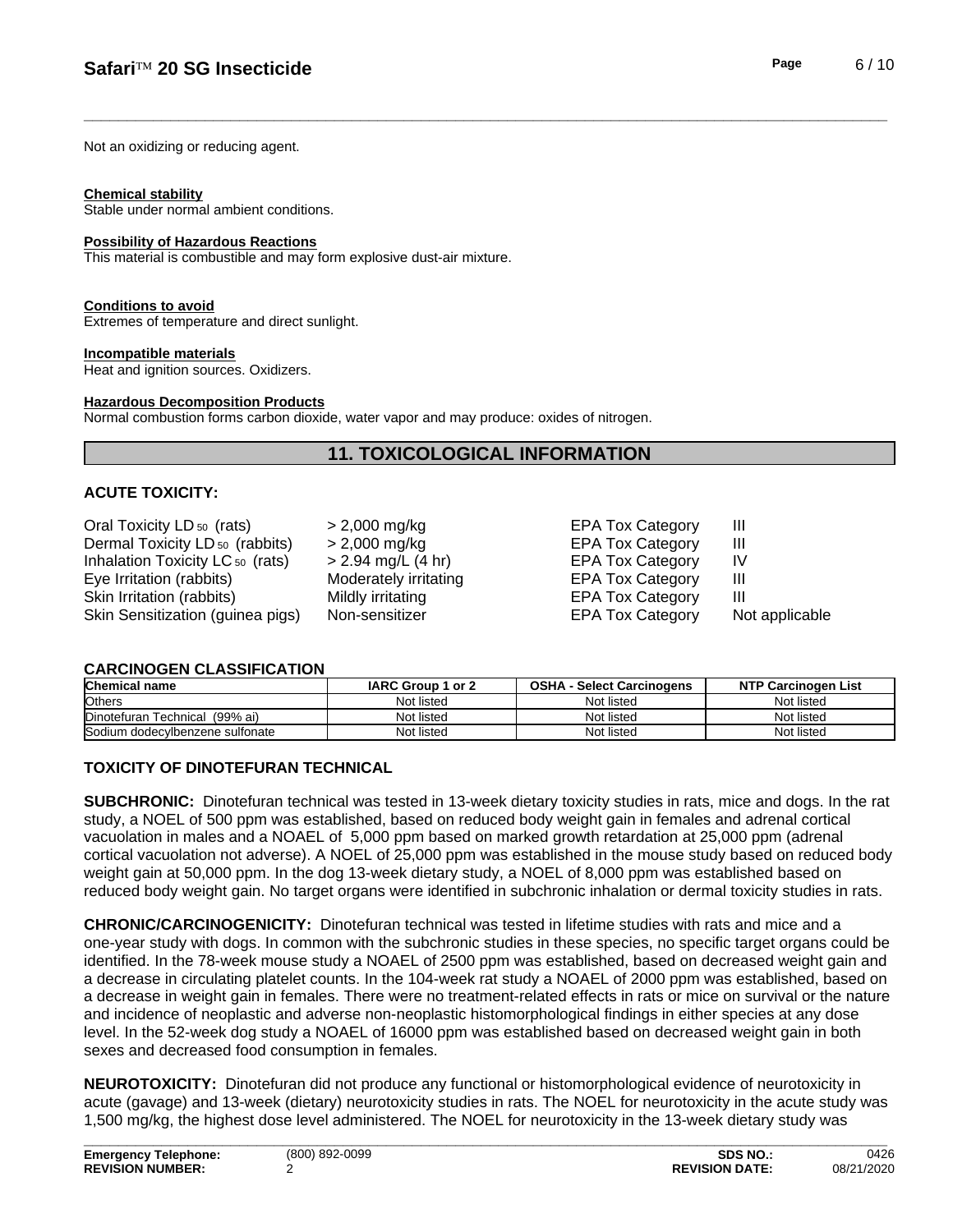50,000 ppm. The NOEL for all effects in this study was 5,000 ppm based on reduced body weight gain and food consumption.

**DEVELOPMENTAL TOXICITY:**In a developmental toxicity study of Dinotefuran technical in rats the maternal NOAEL was 300 mg/kg/day based on reduced weight gain, food consumption and water intake at 1000 mg/kg/day. Dinotefuran technical did not produce developmental effects in rats at doses up to 1000 mg/kg/day (the highest does tested). In a study with rabbits the maternal NOAEL was 52 mg/kg/day based on reduced weight gain, food consumption and water intake and clinical signs noted at 300 mg/kg/day and pathology findings in the liver and stomach at 125 mg/kg/day and higher. The developmental NOEL was 300 mg/kg/day.

**REPRODUCTION:** Dinotefuran technical was tested in a two-generation rat reproduction study at doses of 0, 300, 1000, 3000 and 10000 ppm. The NOAEL for systemic toxicity in parental animals was 3000 ppm based on decreased body weight gain and food consumption and decreased spleen and thyroid weights at the highest dose level evaluated (10000 ppm). The NOAEL for reproductive effects was 10000 ppm. The NOAEL for effects on the offspring was 3000 ppm based on reduced preweaning weight gain at 10000 ppm.

**MUTAGENICITY:** Dinotefuran technical was negative in the following in vitro assays: Ames Assay, mouse lymphoma (L5178Y), mammalian cytogenetics (CHL/IU) or DNA Repair. Dinotefuran technical was negative in the following in vivo assays: mouse micronucleus. Overall, Dinotefuran technical does not present a genetic hazard.

For a summary of the potential for adverse health effects from exposure to this product, refer to Section 2. For information regarding regulations pertaining to this product, refer to Section 15.

# **12. ECOLOGICAL INFORMATION**

| Dietary LC <sub>50</sub> Mallard duck: greater than 997.9 ppm<br>Dietary LC <sub>50</sub> quail: greater than 1301 ppm<br>Reproduction quail: NOEL = 5000 ppm<br>Reproduction Mallard duck: NOEL = 2000 ppm                                                                                                                                                                                                                                                                                                                                                                                                                                                                                                                                                                                                                                                                                                                      |  |
|----------------------------------------------------------------------------------------------------------------------------------------------------------------------------------------------------------------------------------------------------------------------------------------------------------------------------------------------------------------------------------------------------------------------------------------------------------------------------------------------------------------------------------------------------------------------------------------------------------------------------------------------------------------------------------------------------------------------------------------------------------------------------------------------------------------------------------------------------------------------------------------------------------------------------------|--|
| <b>AQUATIC ORGANISM TOXICITY: Dinotefuran Technical is practically non-toxic to fish and ranges from practically</b><br>nontoxic to highly toxic to aquatic invertebrate species (especially shrimp.) Test<br>results include:<br>LC <sub>50</sub> (96 hr) Bluegill Sunfish: greater than 100 mg/L<br>LC <sub>50</sub> (96 hr) Rainbow Trout: greater than 100 mg/L<br>LC <sub>50</sub> (96 hr) Common Carp: greater than 100 mg/L<br>LC <sub>50</sub> (96 hr) Sheepshead Minnow: greater than 109 mg/L<br>NOEC (early life stage) Rainbow Trout: greater than 10 mg/L<br>EC 50 (48 hr) Daphnia magna: greater than 1000 mg/L<br>NOEC (lifecycle) Daphnia magna: > 10 mg/L<br>LC <sub>50</sub> (96 hr) saltwater Mysid Shrimp: 0.79 mg/L<br>NOEC (lifecycle) saltwater Mysid Shrimp: 0.089mg/L<br>EC 50 (96 hr) Oyster Shell Deposition: greater than 141 mg/L<br>ErC 50 (0-72 hr) Algae (P. subcapitata): greater than 100 mg/L |  |
| <b>OTHER NON-TARGET</b><br>Dinotefuran Technical is highly toxic to bees. The acute oral and contact LD 50 in<br><b>ORGANISM TOXICITY:</b><br>bees were 0.056 µg/bee and 0.022 ug/bee, respectively. This product is highly<br>toxic to bees or other pollinating insects exposed to direct treatment or residues on<br>blooming crops or weeds. Do not apply this product or allow it to drift to blooming<br>crops or weeds if bees or other pollinating insects are foraging in the treatment                                                                                                                                                                                                                                                                                                                                                                                                                                 |  |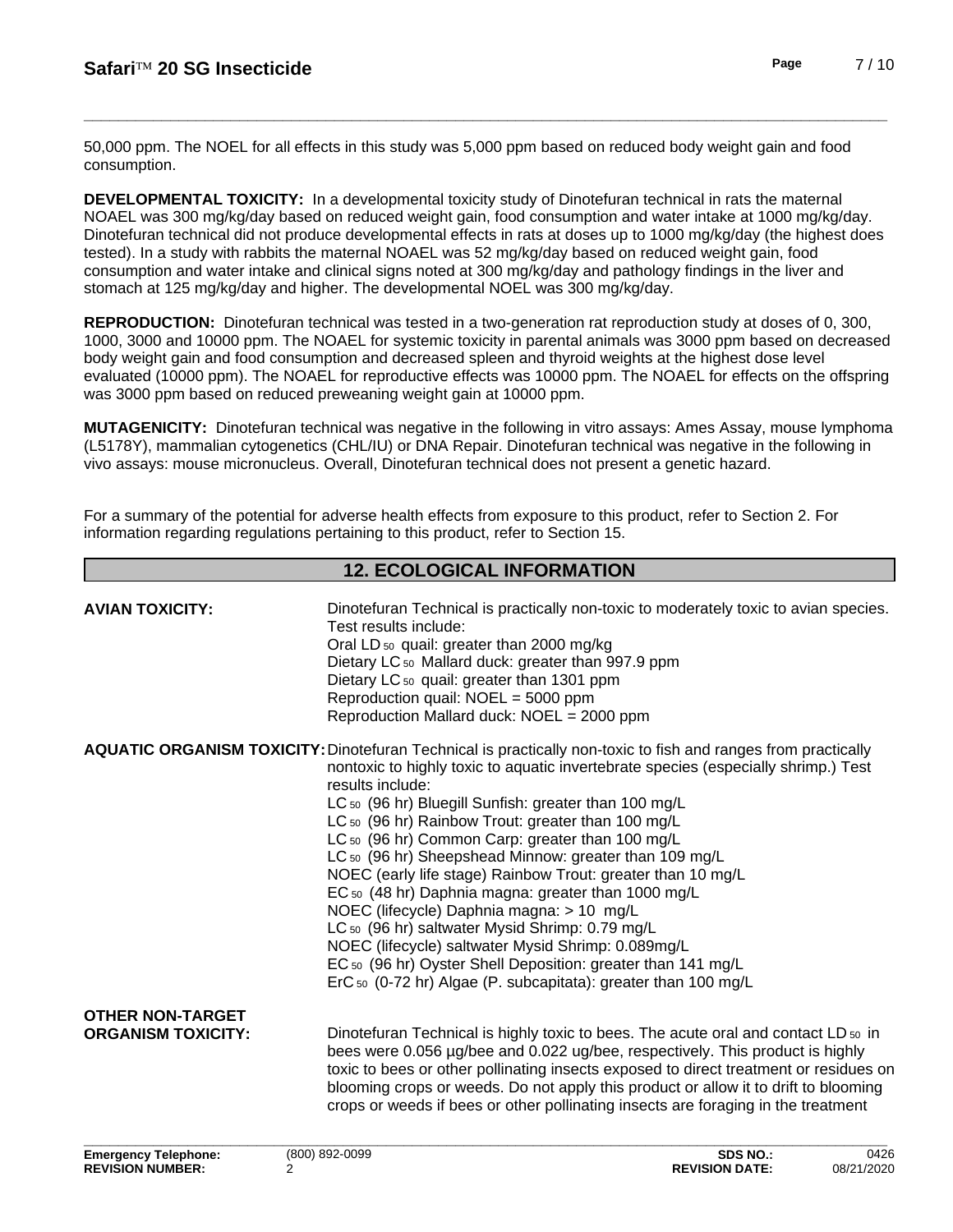#### area.

#### **OTHER ENVIRONMENTAL INFORMATION:**

This pesticide is toxic to shrimp. Do not apply directly to water, to areas where surface water is present, or to intertidal areas below mean high water mark. Do not apply where runoff is likely to occur. Do not apply where weather conditions favor drift from areas treated. Do not contaminate water when cleaning equipment or disposing of equipment washwater or rinsate.

# **13. DISPOSAL CONSIDERATIONS**

#### **END USERS MUST DISPOSE OF ANY UNUSED PRODUCT AS PER THE LABEL RECOMMENDATIONS.**

**PRODUCT DISPOSAL:** Wastes resulting from the use of this product may be disposed of on site or at an approved waste disposal facility.

**CONTAINER DISPOSAL:** Non-refillable container. Do not reuse or refillthis container. Completely empty container by shaking and tapping sides and bottom to loosen clinging particles promptly after emptying. Then,offer for recycling if available, or reconditioning if appropriate, or puncture and dispose of container in a sanitary landfill, or by other procedures approved by state and local authorities. Triple rinse as follows: Empty the remaining contents into application equipment or a mix tank. Fill the container 1/4 full with water and recap. Shake for 10 seconds. Pour rinsate into application equipment or a mix tank or store rinsate for later use or disposal. Drain for 10 seconds after the flow begins to drip. Repeat this procedure two more times. Then offer for recycling, if available, or reconditioning, if appropriate, or puncture and dispose of in a sanitary landfill or by incineration.

**DISPOSAL METHODS:** Check government regulations and local authorities for approved disposal of this material. Dispose of in accordance with applicable laws and regulations.

|                                                                       | <b>14. TRANSPORTATION INFORMATION</b>                                                                                                                                                                            |
|-----------------------------------------------------------------------|------------------------------------------------------------------------------------------------------------------------------------------------------------------------------------------------------------------|
| <b>REMARKS:</b><br><b>EMERGENCY RESPONSE</b><br><b>GUIDEBOOK NO.:</b> | DOT (ground) SHIPPING NAME: Not regulated for domestic ground transport by U.S. DOT<br>None<br>Not applicable                                                                                                    |
| <b>ICAO/IATA SHIPPING NAME:</b>                                       | UN 3077 Environmentally Hazardous Substance, Solid, N.O.S. (Dinotefuran), 9,                                                                                                                                     |
|                                                                       | III. Marine Pollutant                                                                                                                                                                                            |
| <b>REMARKS:</b>                                                       | •Single or inner packaging less than 5 L (liquid) or 5 Kg net (solids) excepted from<br>Dangerous Goods regulations - see IATA Special Provision A197.<br>•For US shipping, Emergency Response Guidebook No. 171 |
| <b>IMDG SHIPPING NAME:</b>                                            | UN 3077 Environmentally Hazardous Substance, Solid, N.O.S. (Dinotefuran), 9,<br>III, Marine Pollutant                                                                                                            |
| <b>REMARKS:</b>                                                       | •Single or inner packaging less than 5 L (liquid) or 5 Kg net (solids) excepted from<br>Dangerous Goods regulations - see IMDG 2.10.2.7<br>•For US shipping, Emergency Response Guidebook No. 171                |
| <b>EMS NO.:</b>                                                       | $F-A, S-F$                                                                                                                                                                                                       |

# **15. REGULATORY INFORMATION**

# **EPA-FIFRA LABEL INFORMATION THAT DIFFERS FROM OSHA-GHS REQUIREMENTS:**

Pesticide products in the U.S. are registered by the EPA under FIFRA and are subject to certain labeling requirements under federal pesticide law. These requirements may differ from the classification criteria and hazard information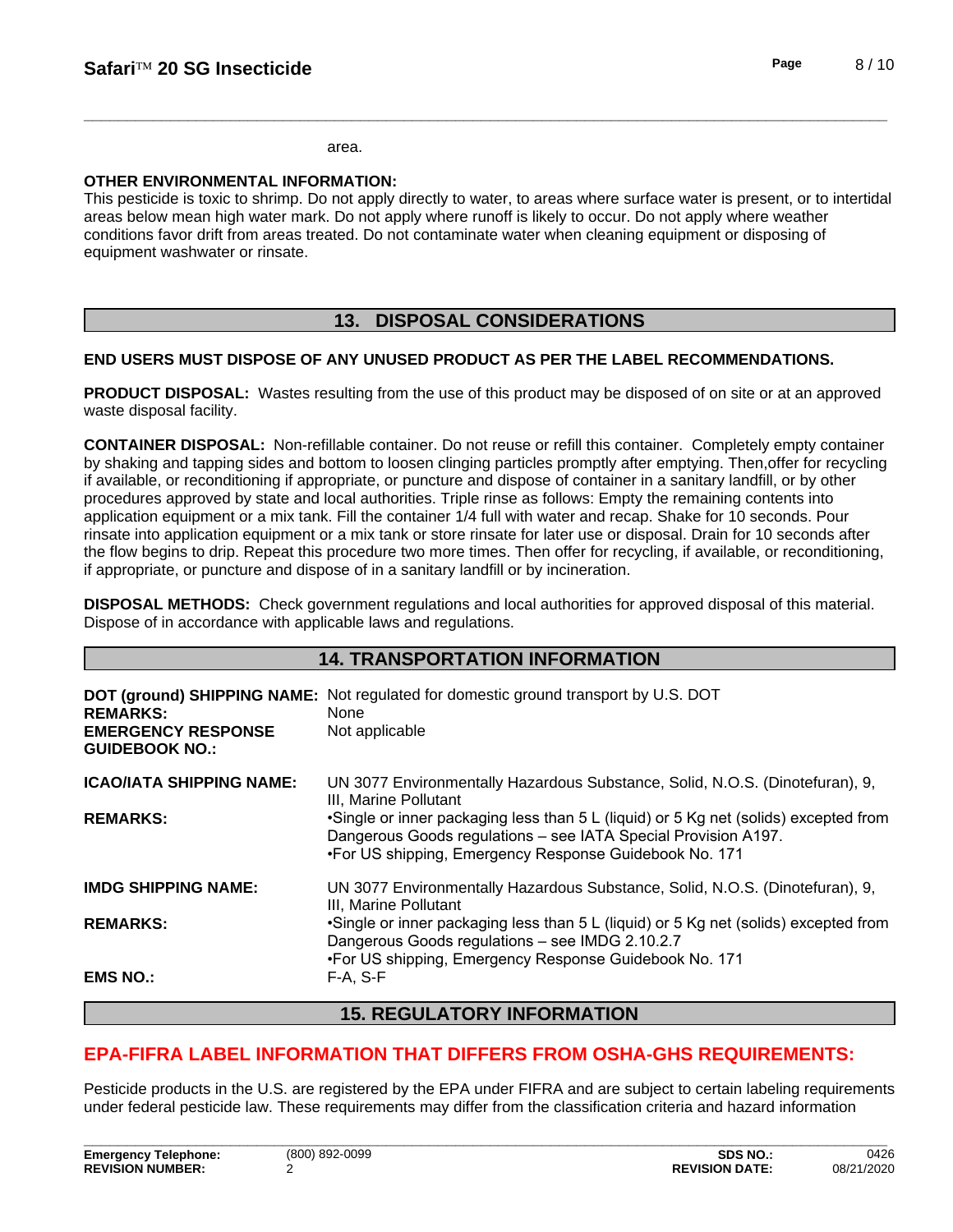required by OSHA GHS for safety data sheets, and for workplace labels of non-pesticide chemicals. The following is the hazard information as required on the FIFRA pesticide label:

# **EPA FIFRA SIGNAL WORD: CAUTION**

- *•Harmfulifswallowed*
- **Harmful if absorbed through skin**
- **Causes moderate eye irritation**
- *•Avoidcontactwitheyes,skinandclothing.*
- Wash hands thoroughly with soap and water after handling.
- **Remove contaminated clothing and wash before re-use.**
- *•Keepoutofreachofchildren.*

**PESTICIDE REGULATIONS:** All pesticides are governed under FIFRA (Federal Insecticide, Fungicide, and Rodenticide Act). Therefore, the regulations presented below are pertinent only when handled outside of the normal use and applications of pesticides. This includes waste streams resulting from manufacturing/formulation facilities, spills or misuse of products, and storage of large quantities of products containing hazardous or extremely hazardous substances.

**U.S. FEDERAL REGULATIONS:** Ingredients in this product are reviewed against an inclusive list of federal regulations. Therefore, the user should consult appropriate authorities. The federal regulations reviewed include: Clean Water Act, SARA, CERCLA, RCRA, DOT, TSCA and OSHA. If no components or information islisted in the space below this paragraph, then none of the regulations reviewed are applicable.

#### **Sodium dodecylbenzene sulfonate**

| Clean Water Act - Hazardous Substances | Present |  |
|----------------------------------------|---------|--|
| CERCLA Reportable Quantity (RQ):       | 1000 lb |  |
|                                        | 454 ka  |  |

| SARA (311, 312):  |     |  |
|-------------------|-----|--|
| Immediate Health: | Yes |  |
| Chronic Health:   | N٥  |  |
| Fire:             | Yes |  |
| Sudden Pressure:  | N٥  |  |
| Reactivity:       | N٥  |  |

**STATE REGULATIONS:** Each state may promulgate standards more stringent than the federal government. This section cannot encompass an inclusive list of all state regulations. Therefore, the user should consult state or local authorities. The state regulations reviewed include: California Proposition 65, California Directors List of Hazardous Substances, Massachusetts Right to Know, Michigan Critical Materials List, New Jersey Right to Know, Pennsylvania Right to Know, Rhode Island Right to Know and the Minnesota Hazardous Substance list. For Washington State Right to Know, see Section 8 for Exposure Limit information. For Louisiana Right to Know refer to SARA information listed under U.S. Regulations above. If no components or information is listed in the space below this paragraph, then none of the regulations reviewed are applicable.

#### **Sodium dodecylbenzene sulfonate**

| California - Directors List of | Present              |
|--------------------------------|----------------------|
| Hazardous Substances           |                      |
| MA Right To Know               | Present              |
| NJ Right To Know               | 1698                 |
| PA Right To Know               | Environmental hazard |

For information regarding potential adverse health effects from exposure to this product, refer to Sections 2 and 11.